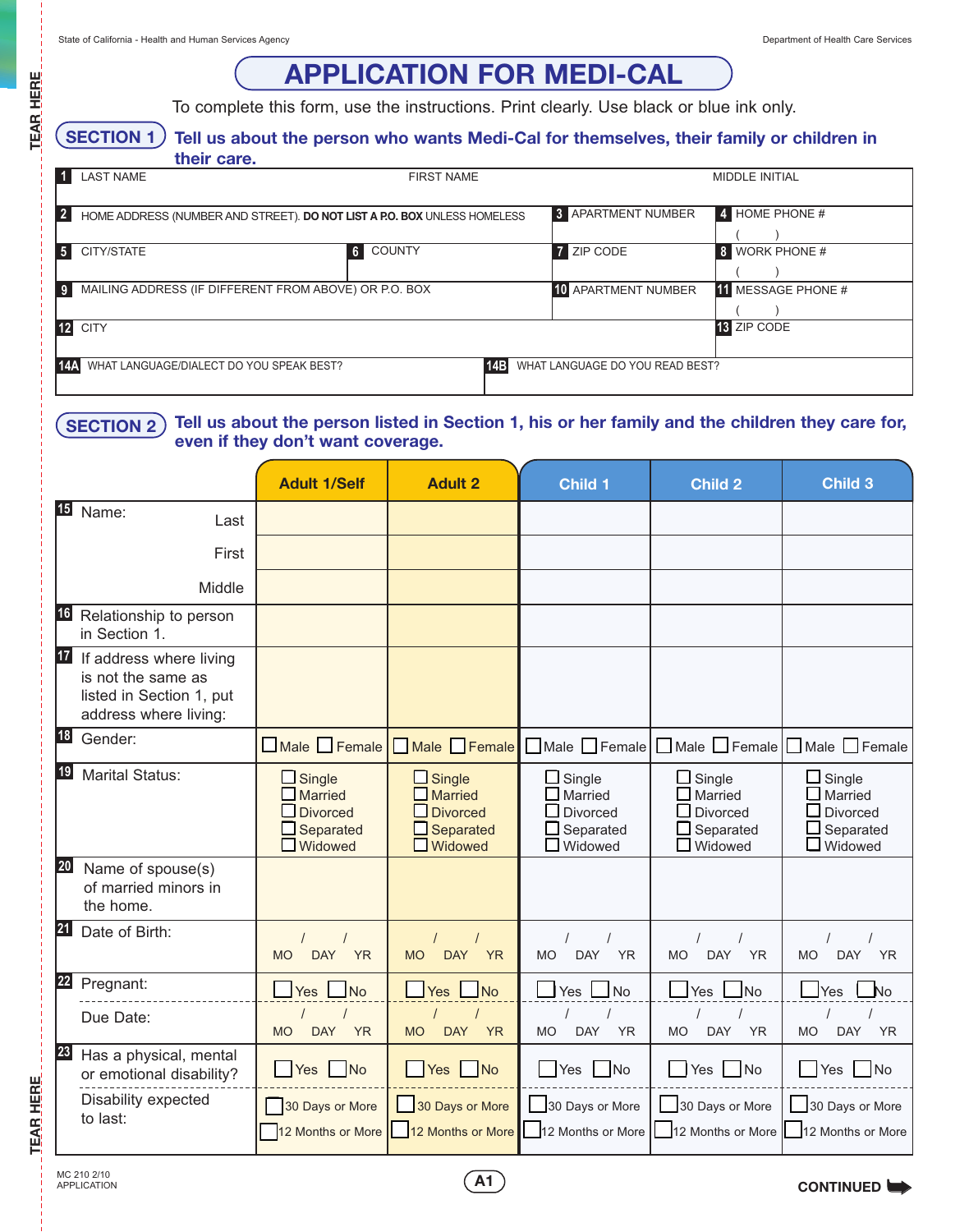|           | <b>SECTION 2 Continued</b>                                                     | <b>Adult 1/Self</b>           | <b>Adult 2</b>     | <b>Child 1</b> | <b>Child 2</b>           | <b>Child 3</b>     |
|-----------|--------------------------------------------------------------------------------|-------------------------------|--------------------|----------------|--------------------------|--------------------|
| 24        | Has any one ever received<br>cash aid, SSI, Food<br><b>Stamps or Medi-Cal?</b> | <b>No</b><br>Yes I            | Yes  <br><b>No</b> | Yes No         | Yes  <br><b>No</b>       | No<br>Yes          |
|           | If "Yes," under<br>what name?                                                  |                               |                    |                |                          |                    |
| 25        | Medi-Cal benefits card<br>number (BIC), if you have it:                        |                               |                    |                |                          |                    |
| 26        | Wants medical benefits?                                                        | N <sub>o</sub><br>Yes I       | Yes No             | Yes No         | Yes No                   | <b>No</b><br>Yes I |
| <b>27</b> | Do you own or are<br>you buying a home<br>outside California?                  | <b>No</b><br>Yes <sub>l</sub> | Yes No             | Yes No         | Yes <sub>1</sub><br>l No | No<br>Yes I        |

## **SECTION 3 Answer for** *all* **children in Section 2.**

| <b>Child 1</b>                                                                | <b>Child 2</b>                                                            | <b>Child 3</b>                                                                 | <b>Unborn</b>                                                                       |  |
|-------------------------------------------------------------------------------|---------------------------------------------------------------------------|--------------------------------------------------------------------------------|-------------------------------------------------------------------------------------|--|
| 28 <br>Mother's Name:                                                         | Mother's Name:                                                            | Mother's Name:                                                                 | Mother's Name:                                                                      |  |
| Is Mother:<br>Employed<br><b>Disabled</b><br>Unemployed<br>Absent<br>Deceased | Is Mother:<br>Employed<br>Disabled<br>Unemployed<br>Absent<br>Deceased I  | Is Mother:<br>Employed<br>Disabled<br>Unemployed<br>Absent<br>Deceased         | Is Mother:<br>Employed<br>Unemployed<br><b>Disabled</b>                             |  |
| 29<br>Father's Name:                                                          | Father's Name:                                                            | Father's Name:                                                                 | Father's Name:                                                                      |  |
| Is Father:<br>Employed<br><b>Disabled</b><br>Unemployed<br>Deceased<br>Absent | Is Father:<br>Employed<br>JDisabled<br>Unemployed<br>Deceased L<br>Absent | Is Father:<br>Employed<br><b>JDisabled</b><br>Unemployed<br>Deceased<br>Absent | Is Father:<br>Employed<br>Disabled<br>Unemployed<br>Deceased <sup>[</sup><br>Absent |  |

## **SECTION 4 List** *all* **income/money received by persons listed in Section 2.**

| 30<br>NAME OF PERSON RECEIVING<br><b>INCOME/MONEY</b> | 31<br>SOURCE OF INCOME/<br><b>MONEY RECEIVED</b><br>(Employment, social security) | 32<br><b>HOW MUCH</b><br><b>INCOME/MONEY</b><br><b>IS RECEIVED</b> | 33<br>HOW OFTEN INCOME/<br><b>MONEY RECEIVED</b><br>(Monthly, bimonthly, weekly, biweekly, daily) |
|-------------------------------------------------------|-----------------------------------------------------------------------------------|--------------------------------------------------------------------|---------------------------------------------------------------------------------------------------|
|                                                       |                                                                                   |                                                                    |                                                                                                   |
|                                                       |                                                                                   |                                                                    |                                                                                                   |
|                                                       |                                                                                   |                                                                    |                                                                                                   |
|                                                       |                                                                                   |                                                                    |                                                                                                   |

## **SECTION 5 Give information about the listed expenses/cost paid by** *all* **persons listed in Section 2.**

| <b>TYPE OF PAYMENT</b><br>YOUR FAMILY MAKES | 34<br><b>NAME OF</b><br>PERSON WHO PAYS | <b>MONTHLY</b><br><b>AMOUNT PAID</b> |
|---------------------------------------------|-----------------------------------------|--------------------------------------|
| Child Support                               |                                         |                                      |
| Alimony                                     |                                         |                                      |
| Other Health<br><b>Insurance Premium</b>    |                                         |                                      |
| Medicare Premium                            |                                         |                                      |

| NAME OF<br>ON WHO PAYS | <b>35 MONTHLY</b><br>AMOUNT PAID | 36 | CHILD CARE OR<br>DEPENDENT CARE<br>(List child's or dependent's name) | <b>37 AGE</b> | 38 | NAME OF<br>PERSON WHO PAYS | 39 MONTHLY<br>AMOUNT PAID |
|------------------------|----------------------------------|----|-----------------------------------------------------------------------|---------------|----|----------------------------|---------------------------|
|                        |                                  | т. |                                                                       |               |    |                            |                           |
|                        |                                  | 2. |                                                                       |               |    |                            |                           |
|                        |                                  | 3. |                                                                       |               |    |                            |                           |
|                        |                                  | 4. |                                                                       |               |    |                            |                           |

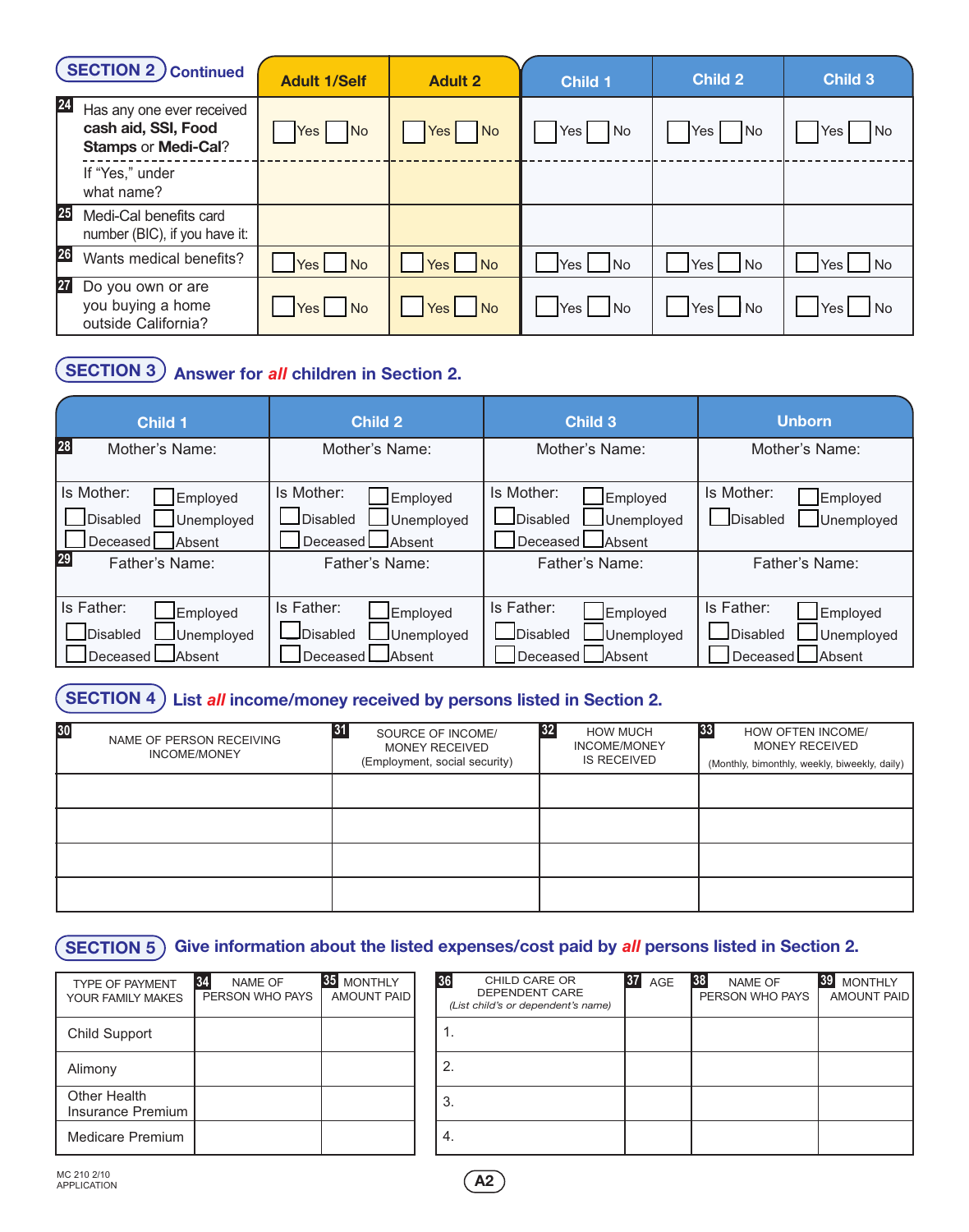### *Skip this Section if you are only applying for children under 19 and/or pregnant women (pregnancy related services only).* **SECTION 6**

|           | Otherwise answer for all persons listed in Section 2.                                                                                                                                                                                                                                                                                  |               |
|-----------|----------------------------------------------------------------------------------------------------------------------------------------------------------------------------------------------------------------------------------------------------------------------------------------------------------------------------------------|---------------|
| 40        | Does anyone have cash or uncashed checks?<br>If "Yes," list amount here ________________<br>(See instructions)                                                                                                                                                                                                                         | Yes I INo     |
| 41        | Does anyone have a checking, savings account, or life insurance? (See instructions)                                                                                                                                                                                                                                                    | Yes   No      |
| 42        | Is there one car or more in the household? (See instructions)                                                                                                                                                                                                                                                                          | Yes No        |
| 43        | Does anyone have a court ordered settlement or judgement? (See instructions)                                                                                                                                                                                                                                                           | $Yes$ No      |
| 44        | Does anyone have Long-Term Care insurance? (See instructions)                                                                                                                                                                                                                                                                          | Yes No        |
| 45        | Does anyone own any items such as stocks, bonds, retirement funds, trusts, real estate,<br>motor vehicles for a business, business accounts, promissory notes, mortgages, deeds of trust,<br>recreational vehicles, burial trusts or funds, annuities, jewelry (not heirloom or wedding), oil or<br>mineral rights? (See instructions) | Yes   No      |
|           | 46 Has anyone listed on this form transferred, sold, traded or given away any items such as those<br>listed above in the last 30 months? (See instructions)                                                                                                                                                                            | -INo<br>Yes l |
| <b>47</b> | Have any items listed in this section been spent or used as security for medical costs?<br>(See instructions)                                                                                                                                                                                                                          |               |

## **SECTION 7 Answer** *only* **for persons who want Medi-Cal.**

|    |                                                                                                                             | <b>Adult 1/Self</b>                              | <b>Adult 2</b>                                                                        | <b>Child 1</b>                                        | <b>Child 2</b>                                   | Child <sub>3</sub>                                                                |
|----|-----------------------------------------------------------------------------------------------------------------------------|--------------------------------------------------|---------------------------------------------------------------------------------------|-------------------------------------------------------|--------------------------------------------------|-----------------------------------------------------------------------------------|
| 48 | Social Security #:                                                                                                          |                                                  |                                                                                       |                                                       |                                                  |                                                                                   |
|    |                                                                                                                             |                                                  | You may be able to receive Medi-Cal even if you do not have a Social Security Number. |                                                       |                                                  |                                                                                   |
| 49 | Place of Birth:<br>State or Country.                                                                                        |                                                  |                                                                                       |                                                       |                                                  |                                                                                   |
| 50 | U.S. Citizen or National?<br>If "No," write in date of<br>entry into U.S.                                                   | $Yes$ No<br><b>DAY</b><br><b>YR</b><br><b>MO</b> | Yes No<br><b>MO</b><br><b>DAY</b><br><b>YR</b>                                        | No<br>  Yes  <br><b>MO</b><br><b>DAY</b><br><b>YR</b> | Yes   No<br><b>DAY</b><br><b>YR</b><br><b>MO</b> | <b>Yes</b><br>$\overline{\phantom{a}}$ No<br><b>MO</b><br><b>DAY</b><br><b>YR</b> |
| 51 | Living in a Long-Term<br>Care or Board and<br>Care Facility?                                                                | Yes No                                           | Yes No                                                                                | $\Box$ Yes $\Box$ No                                  | No Nes                                           | $\Box$ Yes $\Box$ No                                                              |
|    | If "Yes," name of<br>facility:<br>Do you intend to<br>return home?<br>Do you intend to<br>return home within<br>six months? | Yes No<br>$\Box$ Yes $\Box$ No                   | Yes No<br>Yes No                                                                      | Yes No<br>Yes No                                      | <b>No</b><br>Yes No                              | Yes<br>$\vert$ No<br>$\mathsf{L}$<br>$\Box$ Yes $\Box$ No                         |
| 52 | Has health/dental or<br>vision coverage?                                                                                    | Yes No                                           | Yes No                                                                                | $\Box$ Yes $\Box$ No                                  | $\Box$ Yes $\Box$ No                             | Yes No                                                                            |
| 53 | Had medical expenses<br>within the 3 months<br>before the month you<br>applied and want Medi-<br>Cal for those expenses.    | $\sqrt{\frac{1}{1}}$ Yes $\sqrt{\frac{1}{1}}$ No | Yes No                                                                                | $Yes$ No                                              | $\Box$ Yes $\Box$ No                             | <b>No</b>                                                                         |
| 54 | Lawsuit pending due<br>to accident or injury?                                                                               | Yes No                                           | Yes No                                                                                | <b>Yes</b><br>No                                      | l Yes<br>$\blacksquare$ No                       | Yes<br><b>No</b>                                                                  |

**A3** APPLICATION **A** APPLICATION

**TEAR HERE**

**TEAR HERE**